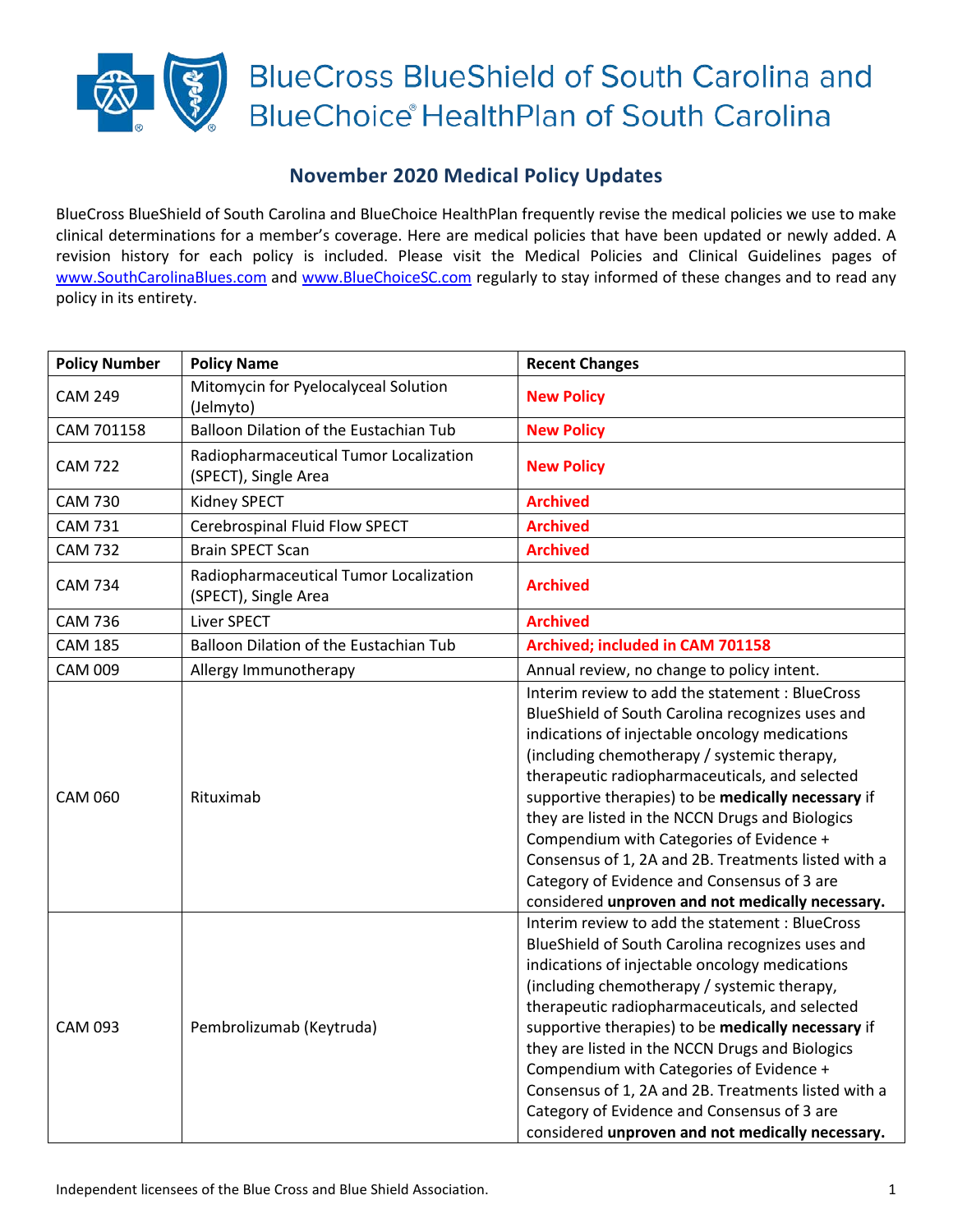|                |                        | Interim review to add the statement: BlueCross      |
|----------------|------------------------|-----------------------------------------------------|
| <b>CAM 106</b> |                        | BlueShield of South Carolina recognizes uses and    |
|                |                        | indications of injectable oncology medications      |
|                |                        | (including chemotherapy / systemic therapy,         |
|                |                        | therapeutic radiopharmaceuticals, and selected      |
|                | Nivolumab (Opdivo)     | supportive therapies) to be medically necessary if  |
|                |                        | they are listed in the NCCN Drugs and Biologics     |
|                |                        | Compendium with Categories of Evidence +            |
|                |                        | Consensus of 1, 2A and 2B. Treatments listed with a |
|                |                        | Category of Evidence and Consensus of 3 are         |
|                |                        | considered unproven and not medically necessary.    |
|                |                        | Interim review to add the statement : BlueCross     |
|                |                        | BlueShield of South Carolina recognizes uses and    |
|                |                        | indications of injectable oncology medications      |
|                |                        | (including chemotherapy / systemic therapy,         |
|                |                        | therapeutic radiopharmaceuticals, and selected      |
| <b>CAM 112</b> | Siltuximab (Sylvant)   | supportive therapies) to be medically necessary if  |
|                |                        | they are listed in the NCCN Drugs and Biologics     |
|                |                        | Compendium with Categories of Evidence +            |
|                |                        | Consensus of 1, 2A and 2B. Treatments listed with a |
|                |                        | Category of Evidence and Consensus of 3 are         |
|                |                        | considered unproven and not medically necessary.    |
|                |                        | Interim review to add the statement : BlueCross     |
|                |                        | BlueShield of South Carolina recognizes uses and    |
|                |                        | indications of injectable oncology medications      |
|                |                        | (including chemotherapy / systemic therapy,         |
|                |                        | therapeutic radiopharmaceuticals, and selected      |
| <b>CAM 117</b> | Ramucirumab (Cyramza®) | supportive therapies) to be medically necessary if  |
|                |                        | they are listed in the NCCN Drugs and Biologics     |
|                |                        |                                                     |
|                |                        | Compendium with Categories of Evidence +            |
|                |                        | Consensus of 1, 2A and 2B. Treatments listed with a |
|                |                        | Category of Evidence and Consensus of 3 are         |
|                |                        | considered unproven and not medically necessary.    |
|                |                        | Interim review to add the statement: BlueCross      |
|                |                        | BlueShield of South Carolina recognizes uses and    |
|                |                        | indications of injectable oncology medications      |
|                |                        | (including chemotherapy / systemic therapy,         |
|                |                        | therapeutic radiopharmaceuticals, and selected      |
| <b>CAM 179</b> | Olaratumab (Lartruvo)  | supportive therapies) to be medically necessary if  |
|                |                        | they are listed in the NCCN Drugs and Biologics     |
|                |                        | Compendium with Categories of Evidence +            |
|                |                        | Consensus of 1, 2A and 2B. Treatments listed with a |
|                |                        | Category of Evidence and Consensus of 3 are         |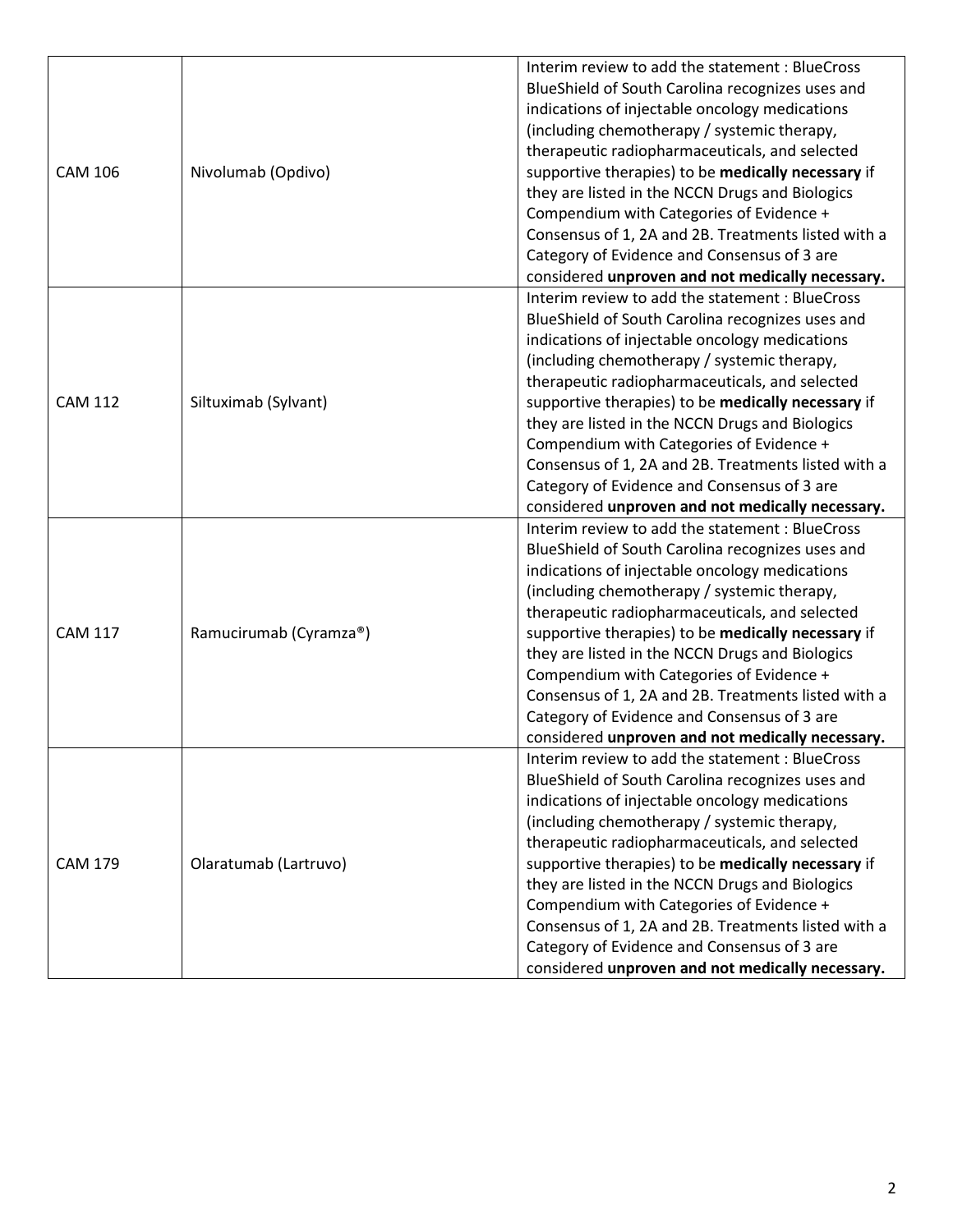| <b>CAM 204</b> | ZOMETA (zoledronic acid)             | Interim review to add the statement : BlueCross<br>BlueShield of South Carolina recognizes uses and<br>indications of injectable oncology medications<br>(including chemotherapy / systemic therapy,<br>therapeutic radiopharmaceuticals, and selected<br>supportive therapies) to be medically necessary if<br>they are listed in the NCCN Drugs and Biologics                                                                                                                                                                                                       |
|----------------|--------------------------------------|-----------------------------------------------------------------------------------------------------------------------------------------------------------------------------------------------------------------------------------------------------------------------------------------------------------------------------------------------------------------------------------------------------------------------------------------------------------------------------------------------------------------------------------------------------------------------|
|                |                                      | Compendium with Categories of Evidence +<br>Consensus of 1, 2A and 2B. Treatments listed with a<br>Category of Evidence and Consensus of 3 are<br>considered unproven and not medically necessary.                                                                                                                                                                                                                                                                                                                                                                    |
| <b>CAM 223</b> | Tagraxofusp-erzs (Elzonris)          | Interim review to add the statement : BlueCross<br>BlueShield of South Carolina recognizes uses and<br>indications of injectable oncology medications<br>(including chemotherapy / systemic therapy,<br>therapeutic radiopharmaceuticals, and selected<br>supportive therapies) to be medically necessary if<br>they are listed in the NCCN Drugs and Biologics<br>Compendium with Categories of Evidence +<br>Consensus of 1, 2A and 2B. Treatments listed with a<br>Category of Evidence and Consensus of 3 are<br>considered unproven and not medically necessary. |
| CAM 20305      | <b>Uses of Monoclonal Antibodies</b> | Interim review to add the statement : BlueCross<br>BlueShield of South Carolina recognizes uses and<br>indications of injectable oncology medications<br>(including chemotherapy / systemic therapy,<br>therapeutic radiopharmaceuticals, and selected<br>supportive therapies) to be medically necessary if<br>they are listed in the NCCN Drugs and Biologics<br>Compendium with Categories of Evidence +<br>Consensus of 1, 2A and 2B. Treatments listed with a<br>Category of Evidence and Consensus of 3 are<br>considered unproven and not medically necessary. |
| CAM 50112      | Trastuzumab                          | Interim review to add the statement: BlueCross<br>BlueShield of South Carolina recognizes uses and<br>indications of injectable oncology medications<br>(including chemotherapy / systemic therapy,<br>therapeutic radiopharmaceuticals, and selected<br>supportive therapies) to be medically necessary if<br>they are listed in the NCCN Drugs and Biologics<br>Compendium with Categories of Evidence +<br>Consensus of 1, 2A and 2B. Treatments listed with a<br>Category of Evidence and Consensus of 3 are<br>considered unproven and not medically necessary.  |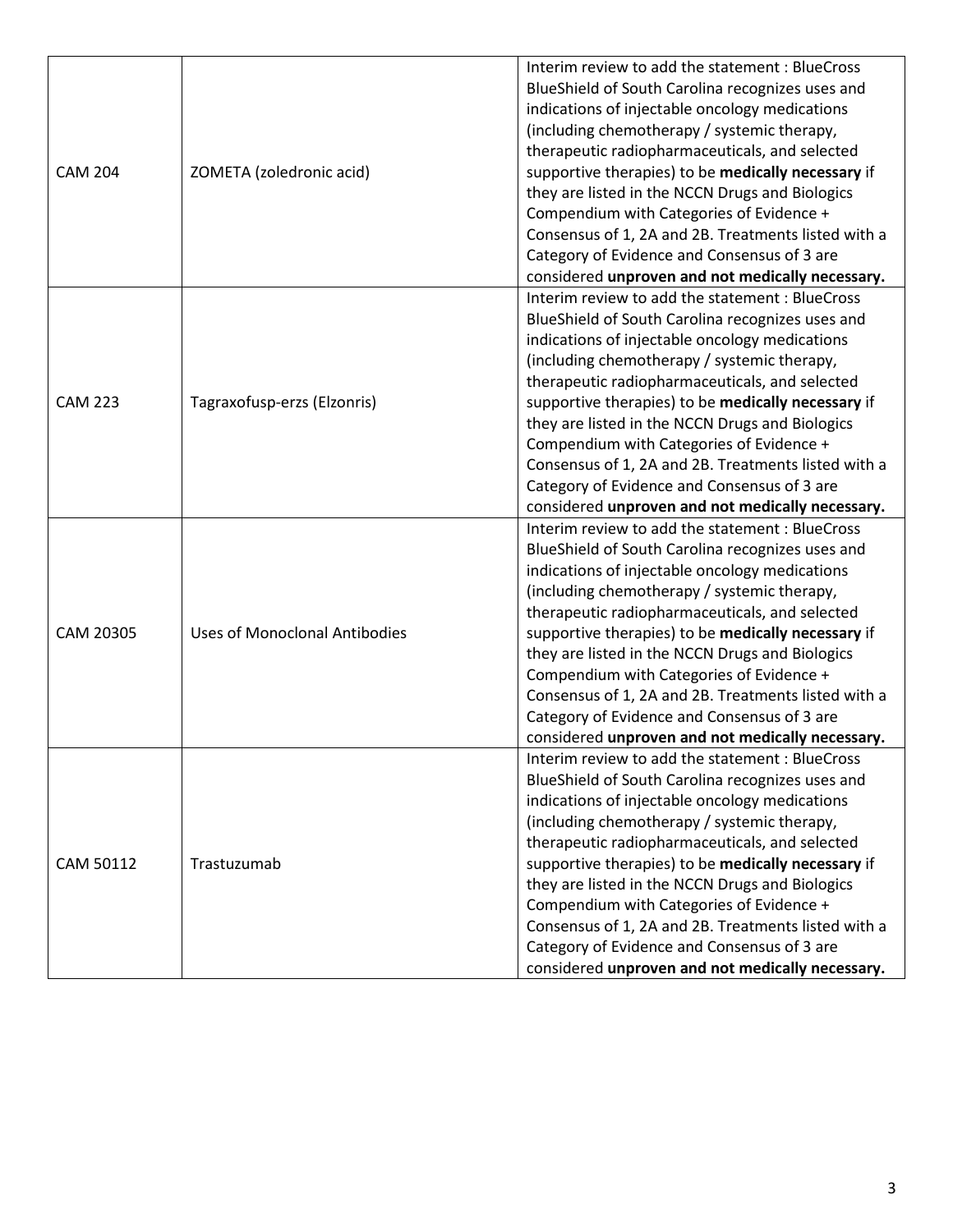| CAM 50120      | Pertuzumab for Treatment of Malignancies                                                   | Interim review to add the statement: BlueCross<br>BlueShield of South Carolina recognizes uses and<br>indications of injectable oncology medications<br>(including chemotherapy / systemic therapy,<br>therapeutic radiopharmaceuticals, and selected<br>supportive therapies) to be medically necessary if<br>they are listed in the NCCN Drugs and Biologics<br>Compendium with Categories of Evidence +<br>Consensus of 1, 2A and 2B. Treatments listed with a<br>Category of Evidence and Consensus of 3 are<br>considered unproven and not medically necessary. |
|----------------|--------------------------------------------------------------------------------------------|----------------------------------------------------------------------------------------------------------------------------------------------------------------------------------------------------------------------------------------------------------------------------------------------------------------------------------------------------------------------------------------------------------------------------------------------------------------------------------------------------------------------------------------------------------------------|
| CAM 90328      | <b>Corneal Collagen Cross-linking</b>                                                      | Interim review to update policy for clarity, no other<br>changes.                                                                                                                                                                                                                                                                                                                                                                                                                                                                                                    |
| CAM 50105      | <b>Botulinum Toxin</b>                                                                     | Annual Review. Updating policy. No other changes.                                                                                                                                                                                                                                                                                                                                                                                                                                                                                                                    |
| CAM 20410      | <b>Identification of Microorganisms Using</b><br><b>Nucleic Acid Probes</b>                | Interim Review. correcting policy verbiage on code<br>87487. No other changes made.                                                                                                                                                                                                                                                                                                                                                                                                                                                                                  |
| CAM 20191      | Peroral Endoscopic Myotomy for Treatment<br>of Esophageal Achalasia                        | Interim review adding medical necessity criteria to<br>previously negative position statement.                                                                                                                                                                                                                                                                                                                                                                                                                                                                       |
| CAM 20131      | Intra-Articular Hyaluronan Injections for<br>Osteoarthritis                                | Interim Review. Updating policy verbiage in<br>Coverage of Hyaluronan injections changed to<br>preferred therapies. No other changes.                                                                                                                                                                                                                                                                                                                                                                                                                                |
| <b>CAM 089</b> | Preventive Services for Non-Grandfathered<br>(PPACA) Plans: USPSTF recommended<br>services | Interim review to update language in the<br>recommendation on STI counseling. Will state The<br>USPSTF recommends behavioral counseling for all<br>sexually active adolescents and for adults who are at<br>increased risk for sexually transmitted infections<br>(STIs). Removing the previous verbiage "high<br>intensity" in relation to counseling. No change to<br>coding.                                                                                                                                                                                      |
| <b>CAM 176</b> | Telehealth                                                                                 | Added code '95251'.                                                                                                                                                                                                                                                                                                                                                                                                                                                                                                                                                  |
| CAM 20104      | Hyperbaric Oxygen Therapy                                                                  | Interim review adding medical necessity<br>criteria: Idiopathic sudden sensorineural hearing loss<br>(SSHL) -- SSHL greater than 30 dB affecting greater<br>than 3 consecutive frequencies of pure-tone<br>thresholds when member has failed oral and intra-<br>tympanic steroids, and HBOT is initiated within 3<br>months after onset.                                                                                                                                                                                                                             |
| <b>CAM 180</b> | Avelumab (Bavencio <sup>®</sup> )                                                          | Interim Review to add the statement: BlueCross<br>BlueShield of South Carolina recognizes uses and<br>indications of injectable oncology medications<br>(including chemotherapy/systemic therapy,<br>therapeutic radiopharmaceuticals, and selected<br>supportive therapies) to be medically necessary if<br>they are listed in the NCCN Drugs and Biologics<br>Compendium with Categories of Evidence +<br>Consensus of 1, 2A and 2B. Treatments listed with a<br>Category of Evidence and Consensus of 3 are<br>considered unproven and not medically necessary.   |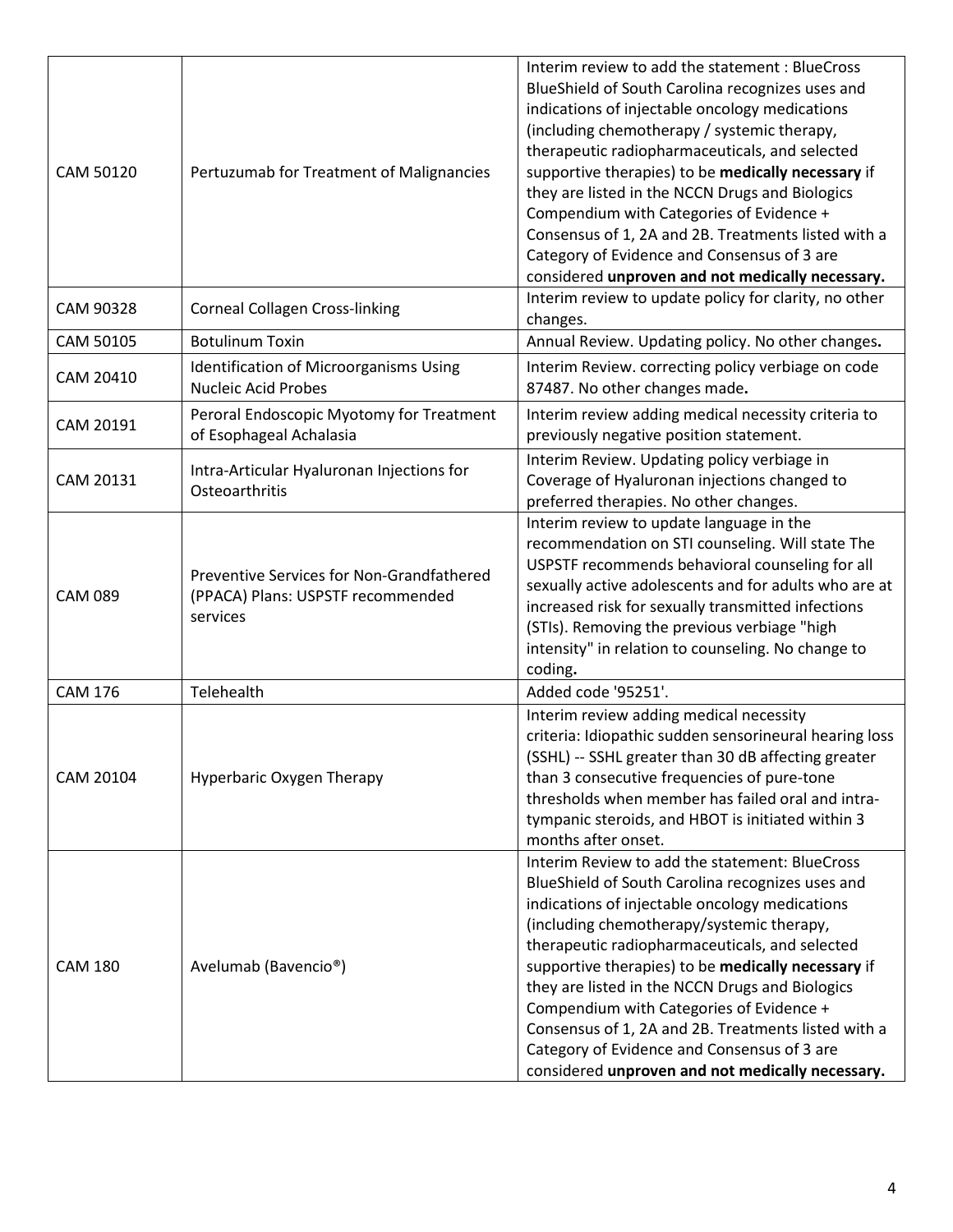| <b>CAM 111</b> | Blinatumomab (Blincyto)                                                                | Interim Review to add the statement: BlueCross<br>BlueShield of South Carolina recognizes uses and<br>indications of injectable oncology medications<br>(including chemotherapy/systemic therapy,<br>therapeutic radiopharmaceuticals, and selected                                                                                                                                                                                                                                                                                                                |
|----------------|----------------------------------------------------------------------------------------|--------------------------------------------------------------------------------------------------------------------------------------------------------------------------------------------------------------------------------------------------------------------------------------------------------------------------------------------------------------------------------------------------------------------------------------------------------------------------------------------------------------------------------------------------------------------|
|                |                                                                                        | supportive therapies) to be medically necessary if<br>they are listed in the NCCN Drugs and Biologics<br>Compendium with Categories of Evidence +<br>Consensus of 1, 2A and 2B. Treatments listed with a<br>Category of Evidence and Consensus of 3 are<br>considered unproven and not medically necessary.                                                                                                                                                                                                                                                        |
| CAM 50118      | Bevacizumab in Advanced Adenocarcinoma<br>of the Pancreas                              | Interim Review to add the statement: BlueCross<br>BlueShield of South Carolina recognizes uses and<br>indications of injectable oncology medications<br>(including chemotherapy/systemic therapy,<br>therapeutic radiopharmaceuticals, and selected<br>supportive therapies) to be medically necessary if<br>they are listed in the NCCN Drugs and Biologics<br>Compendium with Categories of Evidence +<br>Consensus of 1, 2A and 2B. Treatments listed with a<br>Category of Evidence and Consensus of 3 are<br>considered unproven and not medically necessary. |
| <b>CAM 067</b> | Bevacizumab (Avastin) for Oncologic Use                                                | Interim Review to add the statement: BlueCross<br>BlueShield of South Carolina recognizes uses and<br>indications of injectable oncology medications<br>(including chemotherapy/systemic therapy,<br>therapeutic radiopharmaceuticals, and selected<br>supportive therapies) to be medically necessary if<br>they are listed in the NCCN Drugs and Biologics<br>Compendium with Categories of Evidence +<br>Consensus of 1, 2A and 2B. Treatments listed with a<br>Category of Evidence and Consensus of 3 are<br>considered unproven and not medically necessary. |
| <b>CAM 064</b> | Chemotherapy Drugs and the Administration<br>by Physicians for the Treatment of Cancer | Interim Review to add the statement: BlueCross<br>BlueShield of South Carolina recognizes uses and<br>indications of injectable oncology medications<br>(including chemotherapy/systemic therapy,<br>therapeutic radiopharmaceuticals, and selected<br>supportive therapies) to be medically necessary if<br>they are listed in the NCCN Drugs and Biologics<br>Compendium with Categories of Evidence +<br>Consensus of 1, 2A and 2B. Treatments listed with a<br>Category of Evidence and Consensus of 3 are<br>considered unproven and not medically necessary. |
| CAM 90305      | Corneal Topography/Computer Assisted<br>Corneal Topography/Photokeratoscopy            | Annual review, no change to policy intent. Updating<br>regulatory status, guidelines, coding, rationale and<br>references.                                                                                                                                                                                                                                                                                                                                                                                                                                         |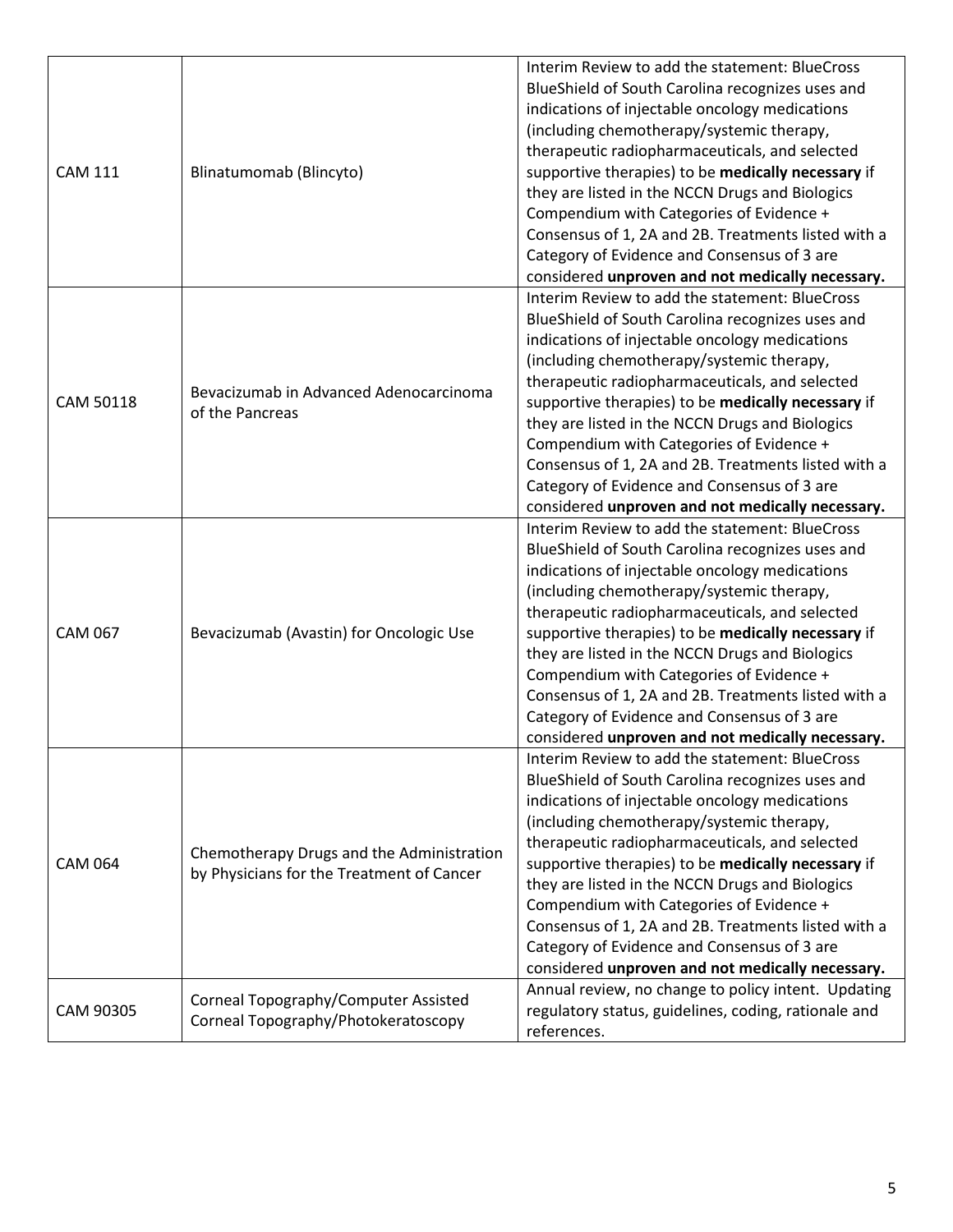| <b>CAM 231</b> | Cemiplimab-rwic (Libtayo <sup>®</sup> )                                      | Interim Review to add the statement: BlueCross<br>BlueShield of South Carolina recognizes uses and<br>indications of injectable oncology medications<br>(including chemotherapy/systemic therapy,<br>therapeutic radiopharmaceuticals, and selected<br>supportive therapies) to be medically necessary if<br>they are listed in the NCCN Drugs and Biologics<br>Compendium with Categories of Evidence +<br>Consensus of 1, 2A and 2B. Treatments listed with a                                                                                                                                                                                                       |
|----------------|------------------------------------------------------------------------------|-----------------------------------------------------------------------------------------------------------------------------------------------------------------------------------------------------------------------------------------------------------------------------------------------------------------------------------------------------------------------------------------------------------------------------------------------------------------------------------------------------------------------------------------------------------------------------------------------------------------------------------------------------------------------|
| <b>CAM 172</b> | Daratumumab (Darzalex®) Injection                                            | Category of Evidence and Consensus of 3 are<br>considered unproven and not medically necessary.<br>Interim Review to add the statement: BlueCross<br>BlueShield of South Carolina recognizes uses and<br>indications of injectable oncology medications<br>(including chemotherapy/systemic therapy,<br>therapeutic radiopharmaceuticals, and selected<br>supportive therapies) to be medically necessary if<br>they are listed in the NCCN Drugs and Biologics<br>Compendium with Categories of Evidence +<br>Consensus of 1, 2A and 2B. Treatments listed with a<br>Category of Evidence and Consensus of 3 are<br>considered unproven and not medically necessary. |
| CAM 20443      | <b>Genetic Testing for Inherited</b><br>Cardiomyopathies and Channelopathies | Postdated 01/09/2017 was posted in error.<br>Disregard postdated 01/09/2017. Code 81539 was<br>added to CAM 20433, which is now archived.                                                                                                                                                                                                                                                                                                                                                                                                                                                                                                                             |
| <b>CAM 216</b> | Imfinzi (durvalumab)                                                         | Interim Review to add the statement: BlueCross<br>BlueShield of South Carolina recognizes uses and<br>indications of injectable oncology medications<br>(including chemotherapy/systemic therapy,<br>therapeutic radiopharmaceuticals, and selected<br>supportive therapies) to be medically necessary if<br>they are listed in the NCCN Drugs and Biologics<br>Compendium with Categories of Evidence +<br>Consensus of 1, 2A and 2B. Treatments listed with a<br>Category of Evidence and Consensus of 3 are<br>considered unproven and not medically necessary.                                                                                                    |
| CAM 20232      | Leadless Cardiac Pacemakers                                                  | Annual review, no change to policy intent. Updating<br>description, background, regulatory status, rationale<br>and references.                                                                                                                                                                                                                                                                                                                                                                                                                                                                                                                                       |
| <b>CAM 091</b> | Ipilimumab (Yervoy)                                                          | Interim Review to add the statement: BlueCross<br>BlueShield of South Carolina recognizes uses and<br>indications of injectable oncology medications<br>(including chemotherapy/systemic therapy,<br>therapeutic radiopharmaceuticals, and selected<br>supportive therapies) to be medically necessary if<br>they are listed in the NCCN Drugs and Biologics<br>Compendium with Categories of Evidence +<br>Consensus of 1, 2A and 2B. Treatments listed with a<br>Category of Evidence and Consensus of 3 are<br>considered unproven and not medically necessary.                                                                                                    |
| CAM 80118      | Lysis of Epidural Adhesions                                                  | Annual review, no change to policy intent. Updating<br>guidelines, coding, rationale and references.                                                                                                                                                                                                                                                                                                                                                                                                                                                                                                                                                                  |